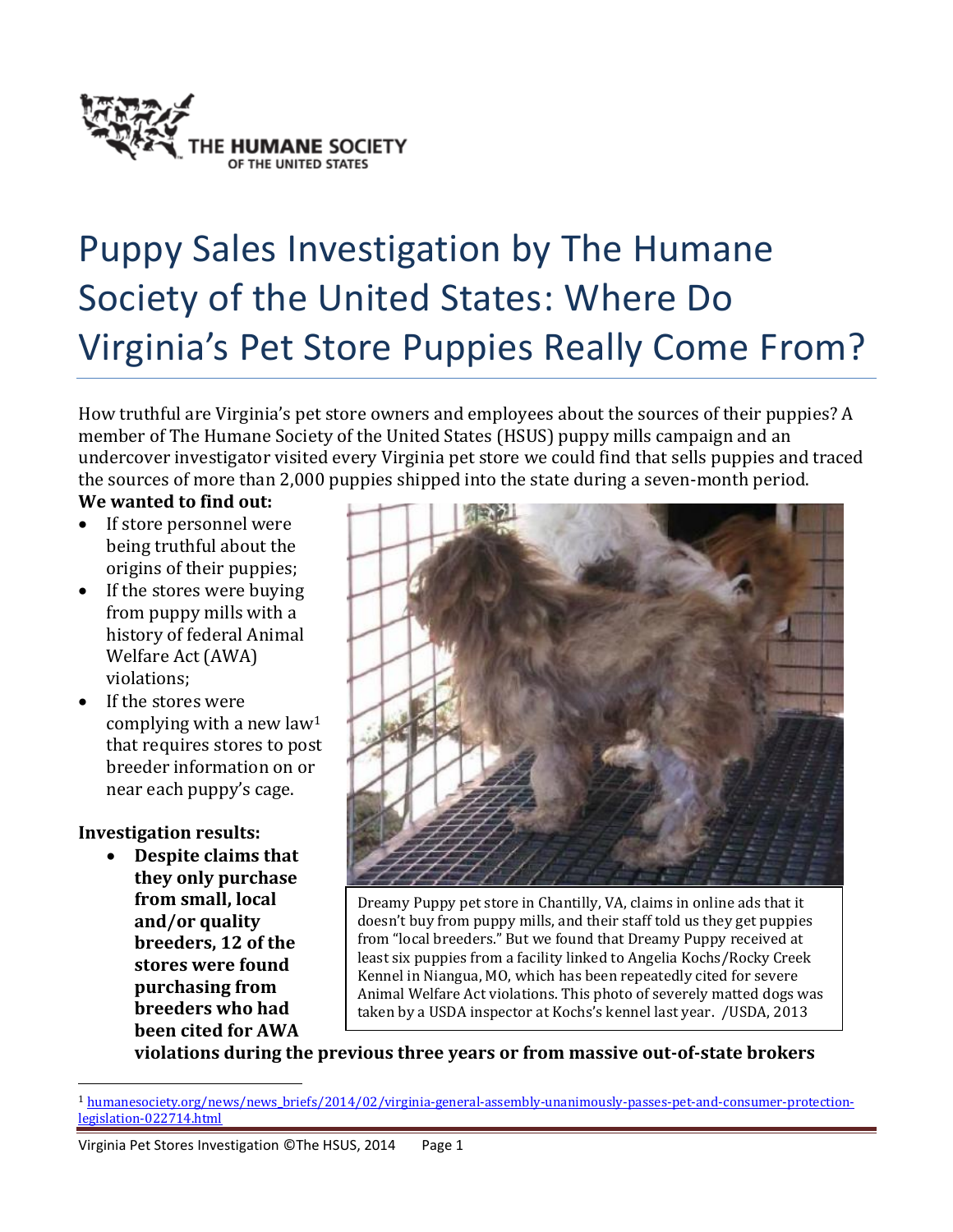**linked to puppy mills.** Most of the remaining stores refused to divulge much, if any, breeder information at all, in violation of Virginia law.

 **Six stores (Dreamy Puppy, Family Pet Center, Petland, Pet World, Puppy Love and Savita Pets) were** 

**found to be purchasing from one or more puppy mills so notorious that The HSUS had previously identified them in our 101 Puppy Mills report (2014)<sup>2</sup> and/or our Horrible Hundred report (2013)3**. Some of these operations have been cited for wounded and limping animals,

underweight dogs, filthy conditions and food bowls contaminated with feces. Two of the



Judy Gray in Missouri was identified as a problem puppy mill in The HSUS's 101 Puppy Mills report earlier this year due to repeated violations of the Animal Welfare Act. She sold a puppy to Savita Pets store in Deltaville in May 2014. Photo of Gray's facility by USDA. /USDA, 2013

breeders were even cited by the USDA for listing "gunshot" as their official method of euthanasia.

- **The majority of the 18 stores we visited appeared to be failing to comply with a state law that requires stores to post the name and location of each puppy's breeder near each puppy.** The law<sup>4</sup> requires that the information be posted "on or near the cage of any dog or cat available for sale." Only four of the stores had this information posted on the cage of each puppy. One store had a list posted near the back of the store that did not identify the individual puppies linked to each breeder, while most did not post the information at all. 5
- **One pet store had a basset hound puppy who was so sick that he appeared to be unable to stand on four legs and was audibly gasping for breath.** Yet the store had veterinary records "proving" he had been checked by a vet and was deemed to be healthy the previous day. Law enforcement was called immediately after The HSUS left the store (Pet-Go-Round, Lynnhaven Mall, Virginia Beach).

<sup>3</sup> [humanesociety.org/assets/pdfs/pets/puppy\\_mills/100-puppy-mills-report.pdf](http://www.humanesociety.org/assets/pdfs/pets/puppy_mills/100-puppy-mills-report.pdf)

 $\overline{a}$ 

<sup>&</sup>lt;sup>2</sup> [humanesociety.org/assets/pdfs/pets/puppy\\_mills/101-puppy-mills-report-2014.pdf](http://www.humanesociety.org/assets/pdfs/pets/puppy_mills/101-puppy-mills-report-2014.pdf)

<sup>4</sup> [lis.virginia.gov/cgi-bin/legp604.exe?141+ful+CHAP0448](http://lis.virginia.gov/cgi-bin/legp604.exe?141+ful+CHAP0448)

<sup>5</sup> The disclosure law is meaningful for consumers because it enables them to do research to avoid purchasing a puppy from a known puppy mill.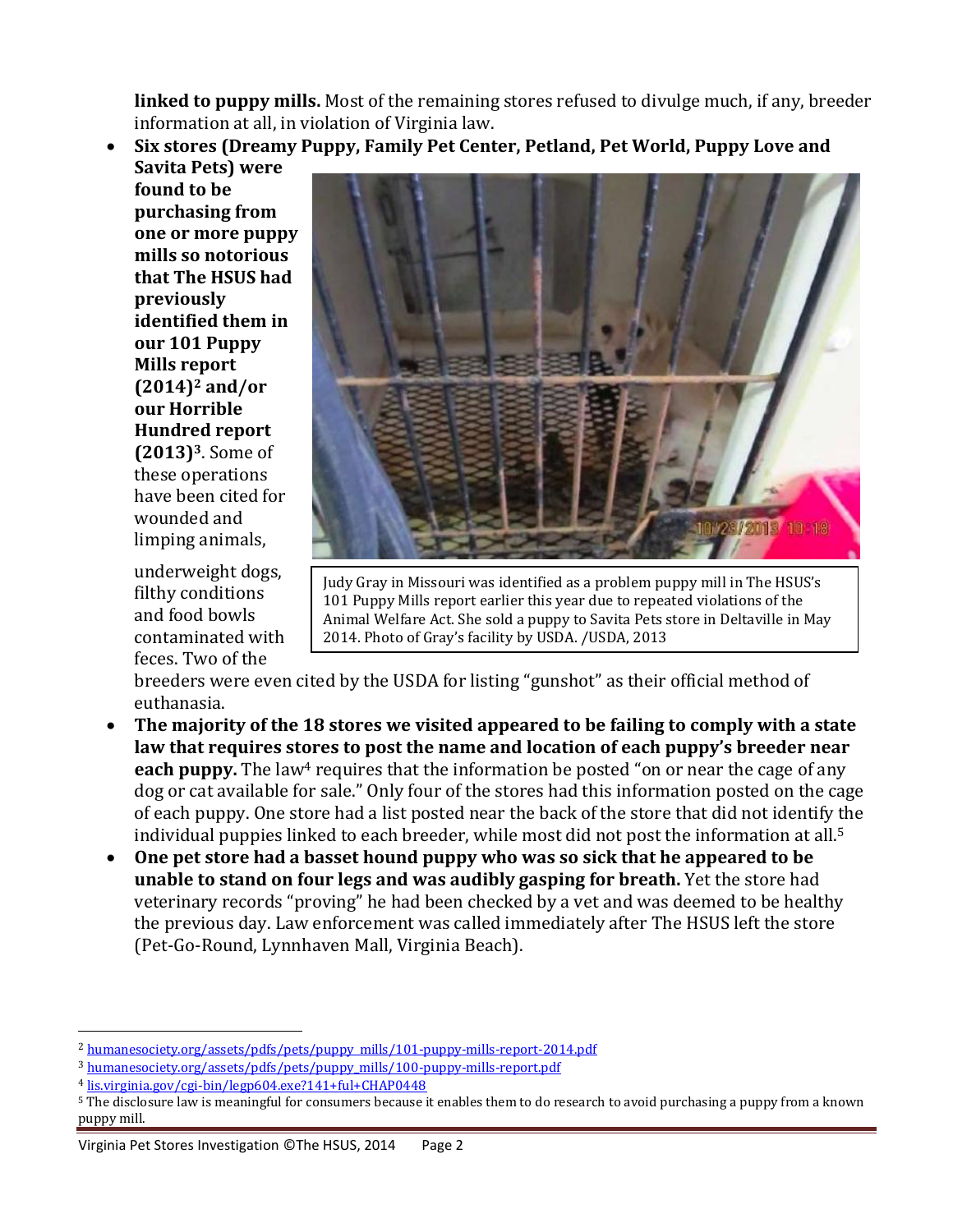Our findings underscore what The HSUS's undercover investigations have proven time and time again, including our prior pet store investigations in New York<sup>6</sup>, Chicago<sup>7</sup> and Texas<sup>8</sup>: the vast majority of pet stores are supplied by puppy mills, regardless of what most pet store staff tell consumers.

State lawmakers can address this problem by passing laws to require pet stores to purchase only from breeders that adhere to high animal welfare standards.

#### **Pet Overpopulation in Virginia**

This issue is compounded by Virginia's already significant pet overpopulation problem. County and city animal shelters and pet rescues in Virginia take in an estimated 90,000<sup>9</sup> unwanted dogs per year, according to the Virginia Department of Agriculture and Consumer Services, and more than 16,600 unwanted dogs were euthanized by Virginia shelters in 2013—more than 1,300 dogs a month. **Puppy mills add to this burden by flooding an already overstretched community with additional animals**.

The Humane Society of the United States encourages consumers to do their homework and to acquire puppies only from animal shelters, reliable rescue organizations or from responsible breeders<sup>10</sup> they have carefully screened in person.

#### **Research Methods:**

l

- An HSUS investigator made in-person visits to 18 pet stores with a hidden camera to look for puppy source information, usually accompanied by a member of The HSUS's puppy mills campaign. If the source information was not visible near the cages, the investigator asked to see paperwork for selected individual animals.
- HSUS researchers acquired shipping records for over 2,000 puppies shipped from out of the state to Virginia pet stores this year, mostly between February and August 2014. We also researched puppy records that were shown to the undercover investigator who visited the stores in person. The records are a sampling of all the puppies shipped to the pet stores during the calendar year. The total number of puppies estimated to be shipped to all Virginia pet stores annually is likely more than 10,000.
- The breeders and brokers identified on the shipping records were then matched with kennel inspection reports and/or photographs that are publically available from the United States Department of Agriculture and/or state agencies that inspect puppy mills.
- An HSUS investigator visited and photographed many of the pet stores' suppliers in person.

<sup>&</sup>lt;sup>6</sup> [humanesociety.org/assets/pdfs/pets/puppy\\_mills/ny\\_puppy\\_stores\\_investigation\\_2011.pdf](http://www.humanesociety.org/assets/pdfs/pets/puppy_mills/ny_puppy_stores_investigation_2011.pdf)

<sup>7</sup> [humanesociety.org/assets/pdfs/pets/puppy\\_mills/report-hsus-chicago-pet-stores-2012investigates.pdf](http://www.humanesociety.org/assets/pdfs/pets/puppy_mills/report-hsus-chicago-pet-stores-2012investigates.pdf)

<sup>8</sup> [humanesociety.org/assets/pdfs/pets/puppy\\_mills/investigation-report-texas.pdf](http://www.humanesociety.org/assets/pdfs/pets/puppy_mills/investigation-report-texas.pdf)

<sup>&</sup>lt;sup>9</sup> arr.va-vdacs.com/cgi-bin/Vdacs search.cgi Virginia Dept of Agriculture and Consumer Services, 2013.

<sup>&</sup>lt;sup>10</sup> [humanesociety.org/issues/puppy\\_mills/tips/finding\\_responsible\\_dog\\_breeder.html](http://www.humanesociety.org/issues/puppy_mills/tips/finding_responsible_dog_breeder.html)

Virginia Pet Stores Investigation ©The HSUS, 2014 Page 3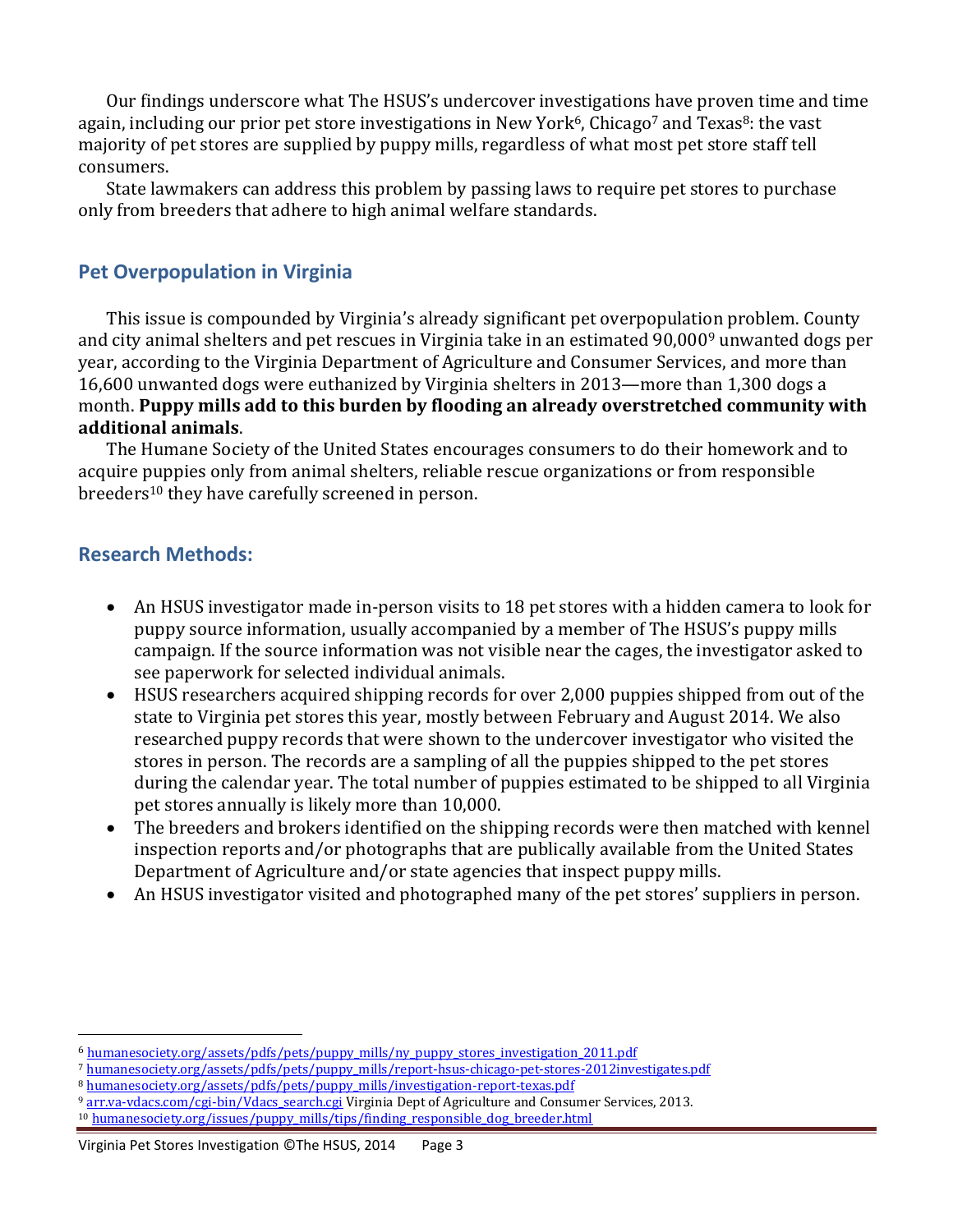## **Stores visited, and our findings:**

#### **Dreamy Puppy, Chantilly: Bought From Breeders Listed in the 101 Puppy Mills Report**

- **Dates visited:** 7/25/14 and 9/3/14
- **Problem puppy sellers linked to store:** Dreamy Puppy claims in online ads that it doesn't buy from puppy mills, and their staff told us they get puppies only from "local breeders around the area," yet we found that Dreamy Puppy received puppies from several notorious midwestern puppy mills. We even found the store buying dozens of puppies from at least three dealers who are so problematic that they were listed in our 101 Puppy Mills report<sup>11</sup> earlier this year:
	- $\circ$  In 2014, Dreamy Puppy received at least six puppies from a puppy mill linked to **Angelia Kochs/Rocky Creek Kennel,** in Niangua, MO. Kochs was cited for severe Animal Welfare Act violations by the USDA in 2013 and 2014, including limping dogs



with foot wounds $12$ , a French bulldog with patches of missing fur and nails so long that they were curling all the way around and growing back against the pads of her feet<sup>13</sup>, a lethargic French bulldog found lying down and

Dreamy Puppy purchased at least six puppies from a facility linked to Angelia Kochs, who has been cited for numerous Animal Welfare Act violations by USDA inspectors. Photo of Kochs' facility by USDA, /USDA 2013.

"shivering from the head to the tail14" who had

difficulty walking and nine dogs with "heavily wadded, matted hair,<sup>15</sup>" among other problems.

o In February and March of 2014, Dreamy Puppy received at least 47 puppies from **Jonas Fisher/Country Boy Pets** (aka Playful Paws Kennel), a massive broker in Indiana who pled guilty to obstructing official business and complicity to cruelty to animals in April 2014 for issues related to 60 dogs who were inhumanely transported in a van that broke down in January. Many of the animals were found sick and injured, according to news reports<sup>16</sup>, and at least one of them later died. Fisher has since cancelled his USDA license.

- <sup>14</sup> USDA inspection, Sept. 2013
- <sup>15</sup> USDA inspection, Sept. 2013

#### Virginia Pet Stores Investigation ©The HSUS, 2014 Page 4

 $\overline{a}$ <sup>11</sup> [humanesociety.org/assets/pdfs/pets/puppy\\_mills/101-puppy-mills-report-2014.pdf](http://www.humanesociety.org/assets/pdfs/pets/puppy_mills/101-puppy-mills-report-2014.pdf)

<sup>12</sup> USDA inspection, May 2014

<sup>13</sup> USDA inspection, Sept. 2013

<sup>16</sup> [newsmax.com/TheWire/62-dogs-minivan-ohio/2014/01/16/id/547376/](http://www.newsmax.com/TheWire/62-dogs-minivan-ohio/2014/01/16/id/547376/)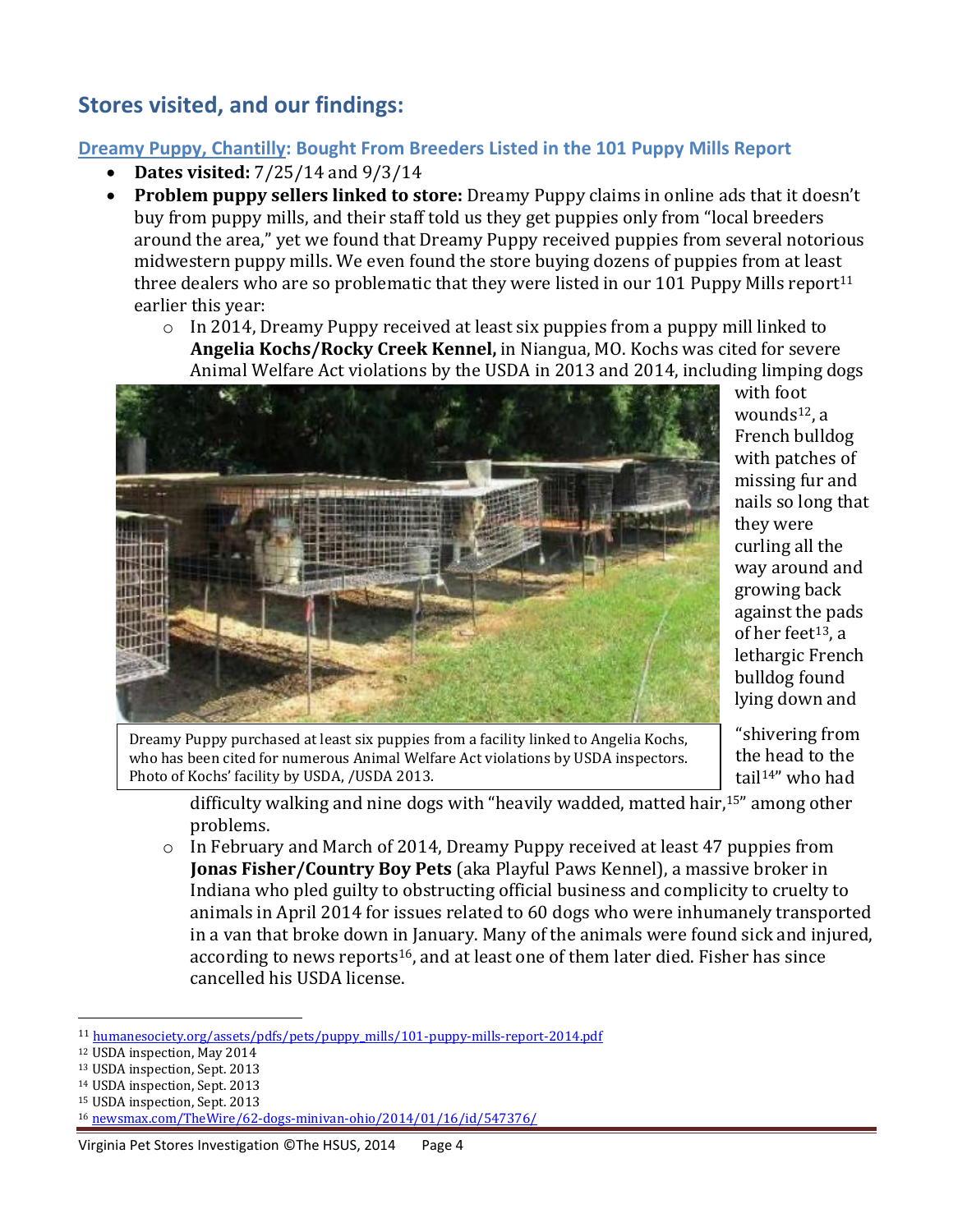- o In August 2014, Dreamy Puppy purchased three puppies from **Wanda Barker/Drycreek Kennel** in Arkansas, who appeared in The HSUS's 101 Puppy Mills report earlier this year due to a series of severe violations documented by USDA inspectors in 2013. During a November 2013 inspection, a USDA inspector noted that Barker had a written euthanasia plan in which ".22 shot by owner" was listed as the method of euthanasia. Underweight and ill dogs were also found repeatedly at inspections in 2013, including dogs suffering from hair loss, oozing sores and eye and skin disorders. USDA inspectors also noted that some of the dogs were found without adequate protection from the cold when overnight temperatures had been below freezing17. Barker's 2014 inspections have been compliant so far.
- **Breeder disclosure law not followed:** At the time of our visits, no breeder information was posted near the puppies in the store, as required by state law. Salespeople did show us paperwork on a few puppies we asked about in the store. The breeder information above was acquired by HSUS via shipping documents.
- **Reported to USDA.** The HSUS has reported Dreamy Puppy to the USDA for apparently violating the retail pet stores rule, which requires puppy sellers that ship puppies online, sight-unseen, to be USDA licensed and inspected. Dreamy Puppy does not appear to have a USDA license, yet offers to ship puppies "anywhere in the nation" on its website18.

#### **Family Pet Supercenter, Chesapeake: Linked to Breeders with Severe Animal Welfare Act Violations**

- **Date visited:** 9/22/14
- **Problem puppy sellers linked to store**: In the Family Pet Supercenter, we linked puppies to several breeders with severe Animal Welfare Act violations. We were shown a puppy bred by **Sheryl Tietz/Heaven's Blessings Kennel** in Bancroft, NE, from whom the salesperson said, "we get a lot of puppies." Tietz was listed in The HSUS's 101 Puppy Mills report in May 2014 due to severe animal care problems, as documented in state and federal inspection reports, including using gunshot as an unapproved method of "euthanasia."

When a state inspector visited the Tietz kennel in August 2013, he found 150 dogs and multiple violations, including excessive feces, rusty cages and dirty conditions.

Repeated problems were found by federal inspectors as well, with USDA inspectors finding numerous sick or injured dogs as recently as July 2014. During one August 2013 inspection alone, USDA inspectors documented eleven pages of Animal Welfare Act violations at Heaven's Blessings, including an elderly dog named Shakespeare who had no teeth and was struggling to eat; at their next visit, USDA inspectors noted that Shakespeare and two other dogs they had identified as needing vet care had been "euthanized." On this same visit, the USDA inspector noted that the licensee's method of euthanasia was "gunshot to head."

Other suppliers to the store that have been cited repeatedly for Animal Welfare Act violations include **Bonnie Versteeg**<sup>19</sup> in Platte, SD, who earlier this year was fined more than \$850 by the USDA for repeated violations at her kennel.

 **Breeder disclosure law not followed:** At the time of our visit, no breeder information was posted near the puppies in the store, as required by state law. Salespeople did show us

l <sup>17</sup> USDA inspection, Nov. 2013

<sup>18</sup> [dreamypuppy.com/index.php/shipping/](http://www.dreamypuppy.com/index.php/shipping/)

<sup>19</sup> [aphis.usda.gov/newsroom/2014/04/pdf/awa\\_april.pdf](http://www.aphis.usda.gov/newsroom/2014/04/pdf/awa_april.pdf)

Virginia Pet Stores Investigation ©The HSUS, 2014 Page 5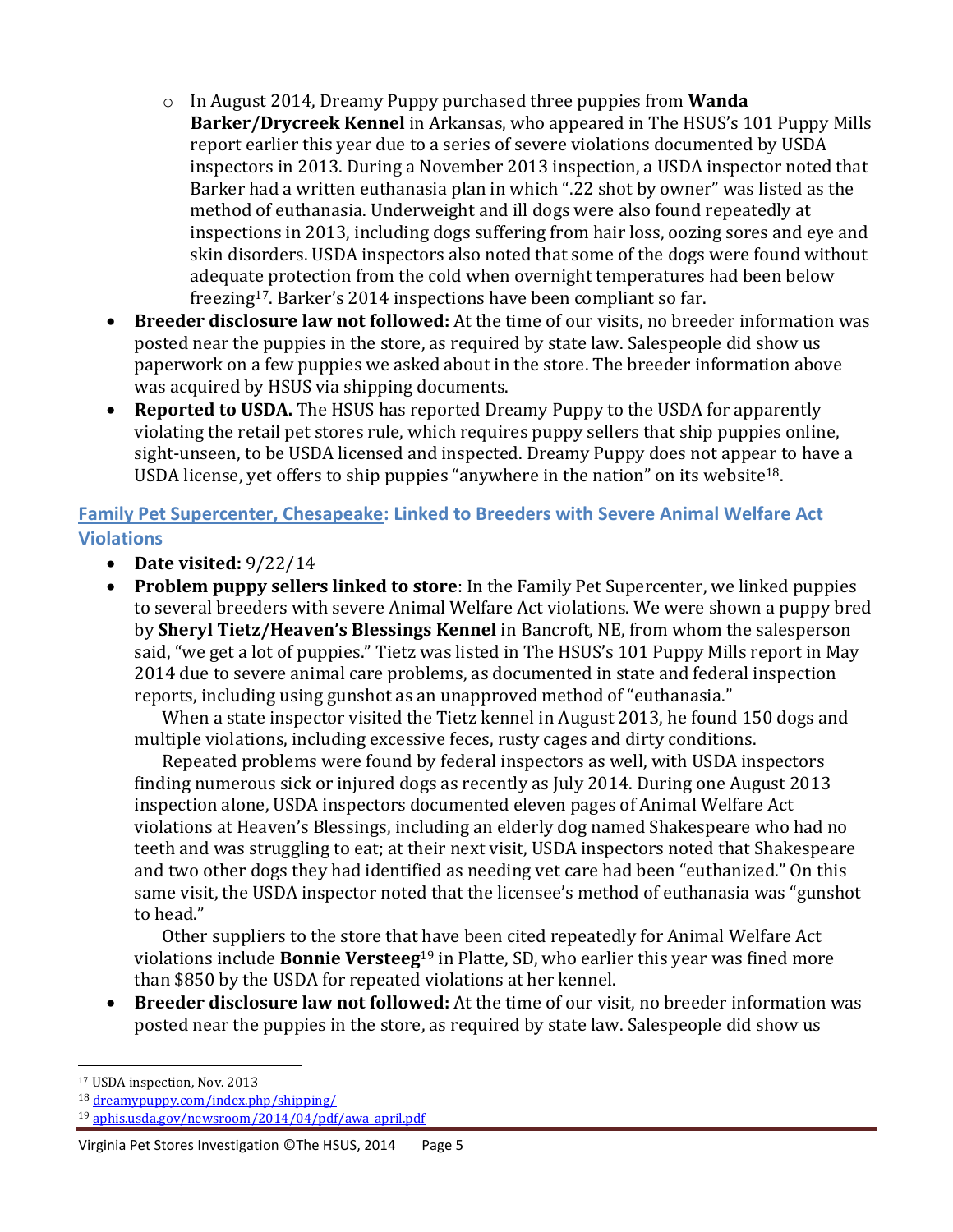paperwork on a few puppies we asked about in the store. Therefore, we were only able to research the origins of a few animals in the store.

**Fins and Feathers, Ashburn: Store Owner Told Investigator, "If you want to make money in this business you have to sell your soul."**

- **Date visited:** 9/3/14
- **Problem puppy sellers linked to store:** There was no information available about the puppies in the store.
- **Breeder disclosure law not followed:** At the time of our visit, no breeder information was posted near the puppies in the store, as required by state law. Staff also refused to orally disclose any breeder information, except to say that some of the puppies were from Ohio.
- **"You really can't care about animals at all."** A man who self-identified as the store's owner was asked what it is like to own a pet store. He said: "*"If I had to do it all over again I wouldn't. …You know there's a lot of talk in this business—I call it a thin brown line. If you want to make money in this business you have to sell your soul. You really can't care about animals at all."*

### **Noah's Last Stop, Prospect:**

- **Date visited:** 11/1/2014
- **Problem puppy sellers linked to store:** The store owners told our undercover investigator that they breed the puppies sold in the store. Freedom of Information Act requests made by the HSUS did not reveal any additional information regarding the origins of the puppies.
- **Breeder disclosure law not followed:** At the time of our visit, no breeder information was posted near the puppies in the store, as required by state law.

#### **Pauley's Pups, Ashland: Skirting State's Disclosure Law**

- **Date visited:** 9/22/2014
- **Problem puppy sellers linked to store:** In 2007, this pet store was part of an HSUS investigation into Virginia puppy mills. That year, the store was directly linked to puppies from Junior Horton/Horton's Pups, an unlicensed<sup>20</sup> puppy mill operator whose Virginia puppy mill was subsequently shut down21. Horton was twice convicted of animal cruelty due to sick, injured and underage animals at his facility. During this year's visit, we were shown records for a puppy from **Abe Miller/Quail Creek Kennel** in Charm, OH, a large-scale puppy broker (middleman), and **Eli Raber** of Baltic, Ohio. Raber was cited for Animal Welfare Act violations in February 2012 for two dogs with such severe dental problems that the roots of their teeth were visible, which the USDA inspector noted could be painful and make it difficult for the dogs to eat.
- **Breeder disclosure law not followed:** At the time of our visit, no breeder information was posted near the puppies in the store, as required by state law. Salespeople did show us paperwork on a few puppies we asked about in the store.

#### **Pet and Aquatic Warehouse, Lynchburg: Linked to Massive Middleman Broker in Kansas**

**Date visited**: 9/21/14

l

<sup>20</sup> Horton had a county kennel license but was not licensed by the USDA to sell to pet stores. <sup>21</sup> [humanesociety.org/news/press\\_releases/2009/07/notorious\\_virginia\\_puppy\\_miller\\_sentenced\\_under\\_new\\_law\\_071309.html](humanesociety.org/news/press_releases/2009/07/notorious_virginia_puppy_miller_sentenced_under_new_law_071309.html)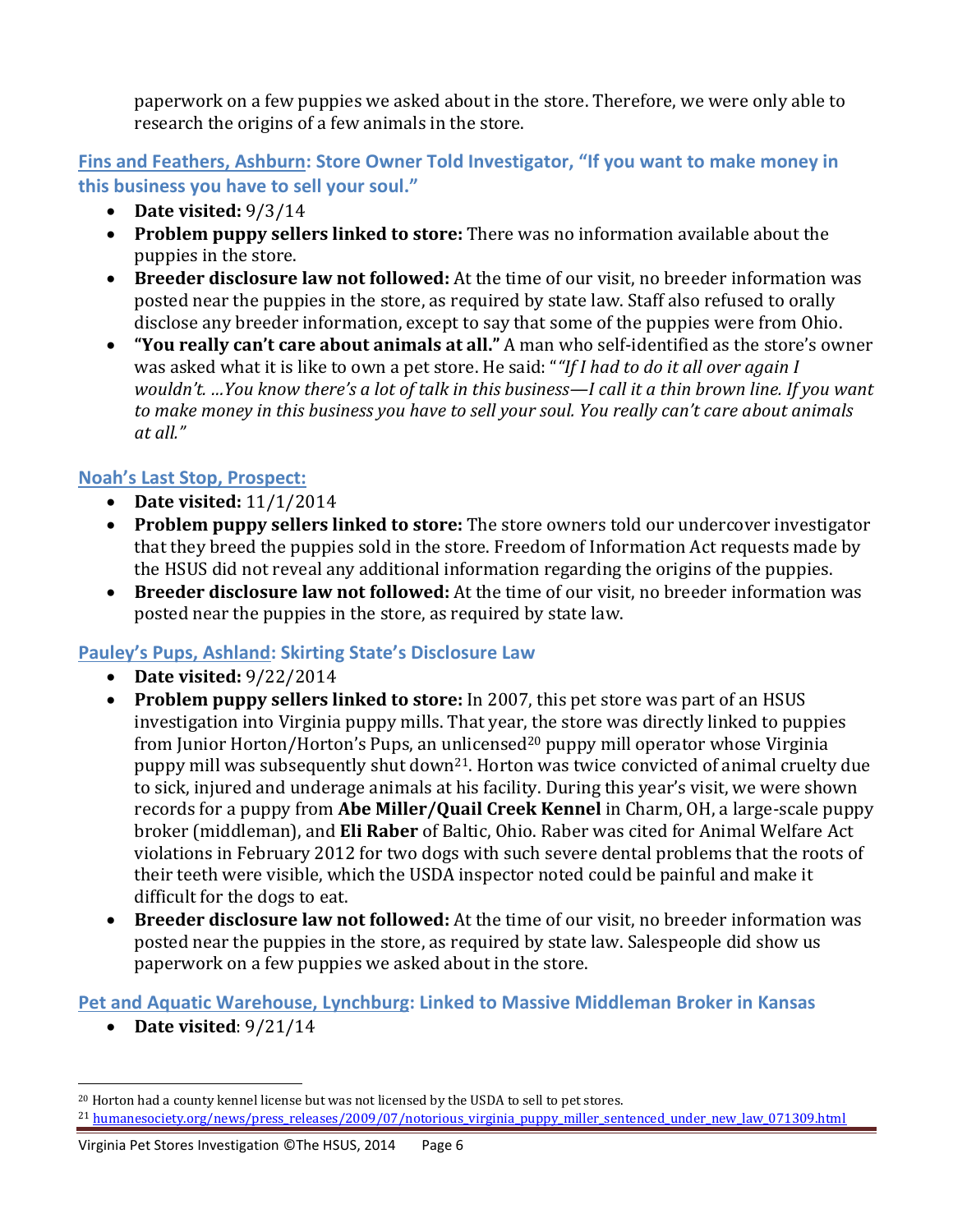- **Problem puppy sellers linked to store:** Records viewed in the store linked its puppies to a large-scale broker (middleman dealer) in Kansas and some individual Kansas breeders. Because many of the puppies were supplied by a broker, we were not able to get much information on actual breeders. Had the store been complying with the state law that requires them to post breeder information on puppy cages, customers would be able to find out more about how their puppies were born and raised before making a purchase.
- **Breeder disclosure law not followed:** At the time of our visit, no breeder information was posted near the puppies in the store, as required by state law. Salespeople did answer a few questions we asked in the store.

### **Pet-Go-Round, Lynnhaven Mall, Virginia Beach: Extremely Sick Puppy Found in Store**

- **Date visited:** 9/23/14
- **Problem puppy sellers linked to store:** Through public records requests to the state, we found shipping documents indicating that this pet store purchases puppies from some of the biggest brokers (middlemen for puppy mills) in Missouri. In fact, between February and August 2014, the two Pet-Go-Round stores in Virginia Beach received 800 puppies from some of the biggest brokers in Missouri: **The Hunte Corporation, SanJon Kennels** and **QD Kennels**.
- **Breeder disclosure law not followed:** At the time of our visit, no breeder information was posted near the puppies in the store, as required by state law. Salespeople did show us paperwork on a few puppies we asked about in the store.
- **Sick puppy:** At this store we held a basset hound puppy from a breeder named **Devaron Zimmerman** in Kansas. The puppy appeared to be extremely sick. When our investigator put him on the floor, he seemed to be unable to stand up using his back legs, and he was audibly gasping for air. Yet the salesperson seemed unconcerned. She handed us a veterinary record indicating that the puppy had been treated for an upper respiratory infection, yet had been cleared for sale just the day before by the store's veterinarian. HSUS staff were so concerned about this puppy that they immediately notified local animal control as soon as they left the store and asked them to check on his welfare. The next day, HSUS staff were assured by local animal control that they had visited the store to check the puppy and stated that the store was treating him for his illness. The HSUS was unable to get additional followup details. Although HSUS staff continued to check the store's website for a basset hound puppy to see if he was ever put up for sale again  $(10/1/14, 10/8/14$  and  $10/16/14$ ), we never saw any sign of the puppy again on the store's website.

#### **Pet-Go-Round, Pembroke Mall, Virginia Beach: Buys from Massive Middleman Brokers in Missouri**

- **Date visited:** 9/23/14
- **Problem puppy sellers linked to store:** Through public records requests to the state, we found shipping documents indicating that this pet store purchases puppies from some of the biggest brokers (middle men for puppy mills) in Missouri, including **The Hunte Corporation** and **QD Kennel**. Although the staff told us they receive puppies from "licensed breeders," the puppy they showed us in the store had a breeder name of Morgan Branson, who is not USDA licensed. Paperwork showed that the puppy had been shipped to the store by a licensed broker (QD Kennels), but his breeder was not USDA inspected; this is not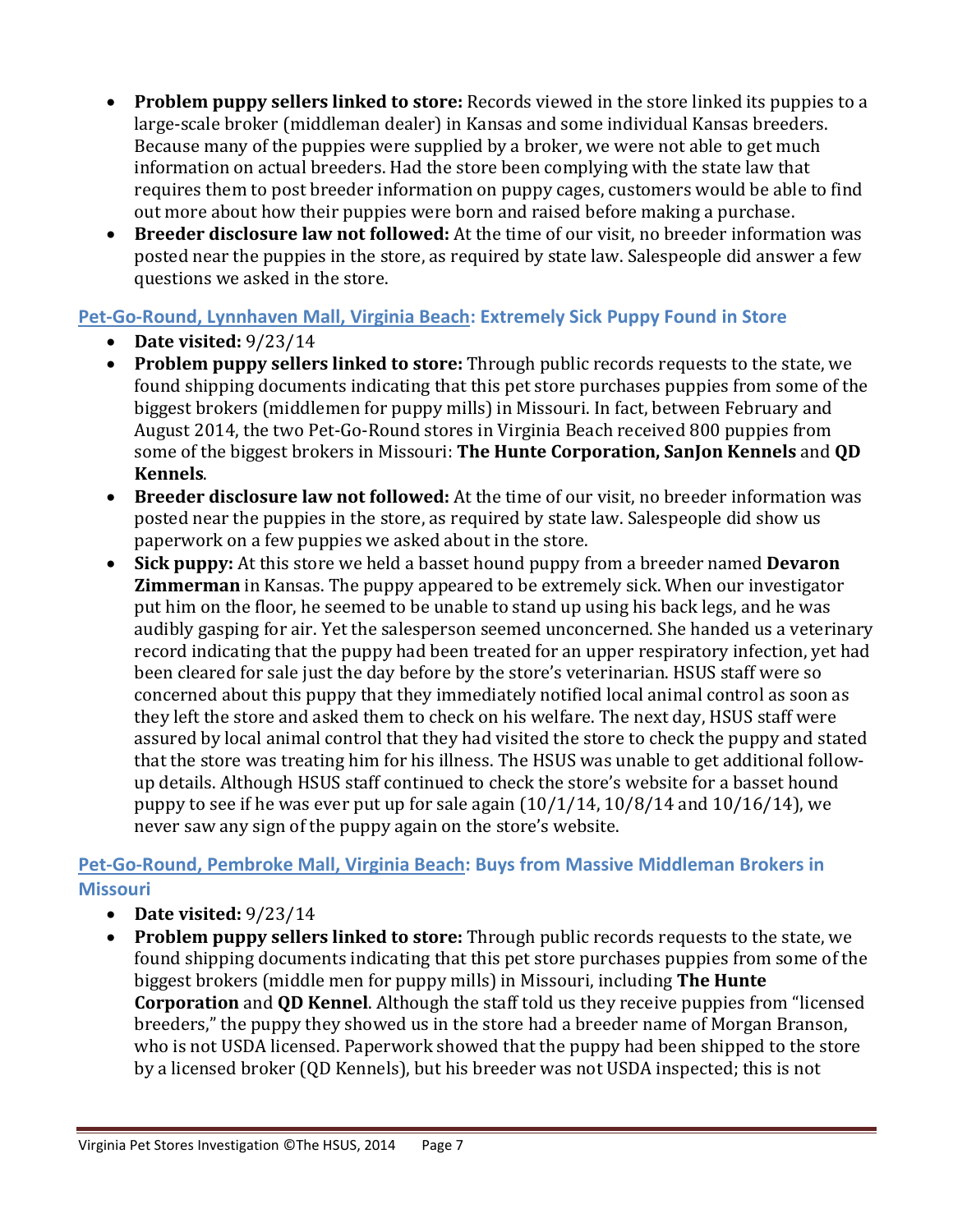necessarily a violation of the law, but showed that the sales staff was not telling the truth about sources.<sup>22</sup>

- **Breeder disclosure law not followed:** At the time of our visit, no breeder information was posted near the puppies in the store, in violation of state law. Salespeople did show us paperwork on a few puppies we asked about in the store.
- **Both Pet-Go-Round stores market heavily to military families**, offering "military friendly financing."

**Petopia, Lynchburg: Refused to Divulge Information on Breeders, a Violation of State Law**

- **Date visited**: 9/21/14
- **Problem puppy sellers linked to store** The store had prominent "no puppy mills!" signs posted, yet refused to identify the breeders of their puppies either in conversation or in writing, in violation of state law. Staff told us that even if we purchased a puppy, they would not provide breeder info (this is also a violation of the law).
- **Breeder disclosure law not followed:** Staff stated in conversation that they buy only from local breeders, yet repeatedly refused to provide any documentation to prove their claims.

#### **Petland, Fairfax: Selling Puppies from Some of the Worst Puppy Mills in the Country**

- **Dates visited**: 8/19/14 and 9/3/14
- **Problem puppy sellers linked to store:** The Fairfax, VA Petland was found to be selling dogs from more notorious, problem puppy mills than any other store we visited for this investigation. Many of their suppliers have even been publically identified by The HSUS as known puppy mills in our Horrible

l



USDA inspectors found puppies in filthy conditions at a facility owned by Charlene Koster, who sells to Petland. Although this photo was taken in 2011, Koster has been cited for multiple, repeat Animal Welfare Act violations as recently as August 2014. /USDA, 2011

Hundred report (2013) and our 101 Puppy Mills report (2014), including:

 $22$  Per the USDA's database of licensed sellers, viewed on  $10/20/14$ , there is no USDA licensee for anyone with the last name of Branson in Missouri.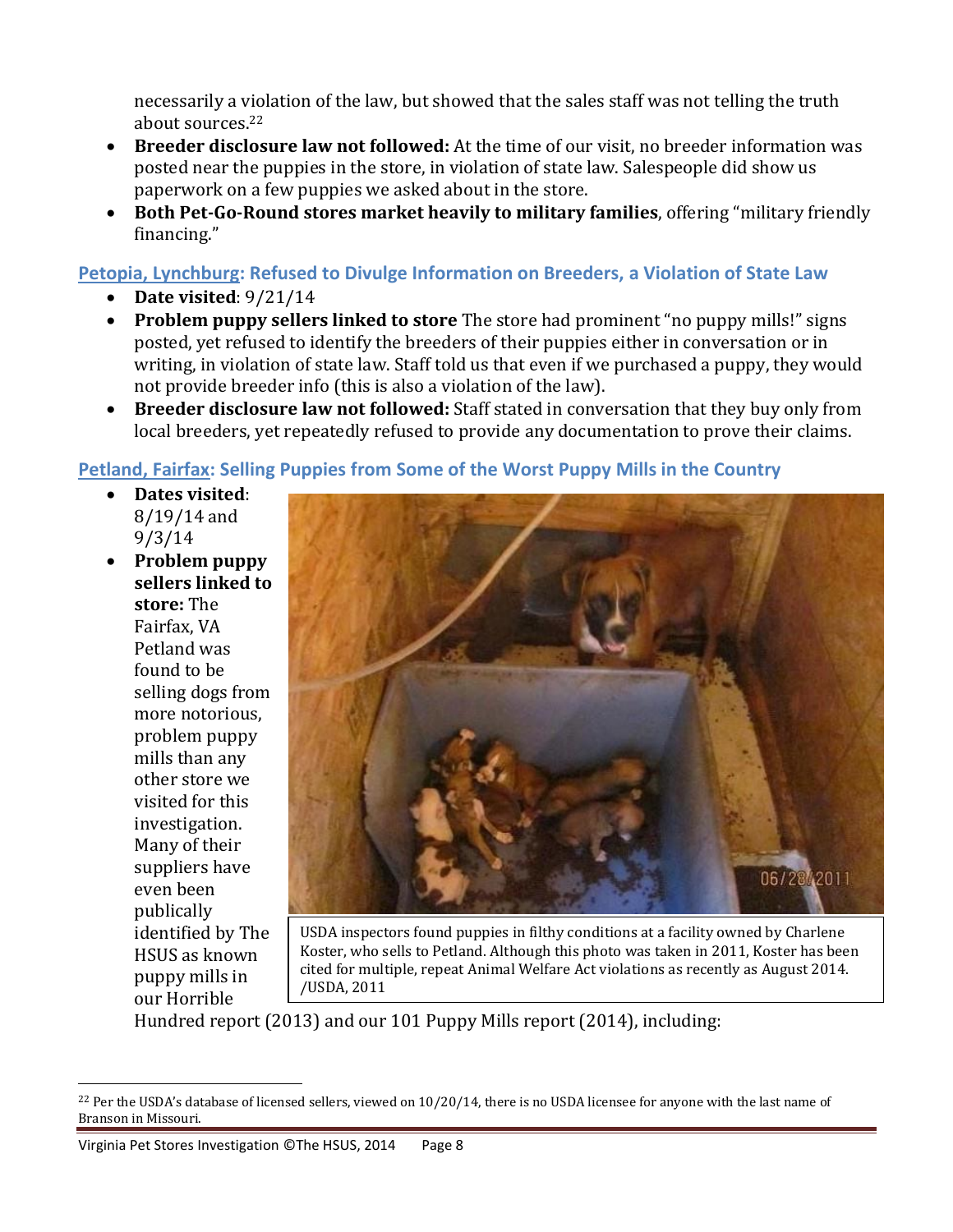- o **Brandi Cheney/Circle B Farms, Huntsville, MO.** A Missouri state inspector found a dead wheaton terrier inside one of Cheney's cages in May 2013. One of the other dogs in the same cage had "blood on her head and body" from puncture wounds, according to the inspection report. At the same visit, inspectors noted rodent droppings, unsanitary conditions and other problems. In March 2014, a USDA inspector found puppies with their feet falling through 1" by 1" gaps in the flooring, a significant injury and entrapment risk. Cheney was also linked to a USDA kennel in another part of the state that was fined and shut down in 2011.
- o **Charlene Koster/Rainbow Ranch, Minneapolis, KS**: Since appearing in The HSUS's Horrible Hundred report in 2013 due to severe Animal Welfare Act violations, Koster continued to accumulate new violations in 2014, including unsafe enclosures that could trap and injure puppies, $^{23}$  a matted dog that the inspector couldn't touch because her gate was frozen shut, 43 dogs in the winter cold when temperatures had been below freezing, feces smeared on the walls and floors and puppies who had feces mixed in with their food24.
- o **Lanae Jackson/Jackson Kennels, Clifton, KS:** Since appearing in the The HSUS's Horrible Hundred report in 2013 due to repeated severe Animal Welfare Act violations, Jackson continued to be cited for even more violations as recently as September 2014, including a Shiba Inu with a swollen mass who couldn't put weight on his foot, three other dogs with visible foot and leg injuries and a German Shepherd with an open, oozing wound.<sup>25</sup> Petland Fairfax purchased at least 17 puppies from Jackson between February and July 2014.
- o **Sandra Rottinghaus of Seneca, KS**, who identifies herself on shipping documents as a "hobby breeder," but is associated with a licensed kennel under her daughter Krystal's name<sup>26</sup> (Krystal Rottinghaus, aka Krystal Tangeman). Repeated Animal Welfare Act violations linked to the kennel include limping and injured dogs who had not been treated by a vet, a severely underweight dog, dogs with eye injuries and dogs in the winter cold without adequate protection. <sup>27</sup> Krystal Rottinghaus was fined \$8,000.00 by The USDA in September 2013 for these and other violations.
- o **Lizann Miller of McCook, NE**, where a USDA inspector found dogs in the cold without adequate protection from the elements, excessive amounts of feces and dogs with solid ice in their water bowls who "were observed sticking their nose in one of the water receptacles and aggressively pawing at the solid ice inside of it.<sup>28"</sup>

In addition to buying from numerous breeders with a history of animal welfare problems, Petland's salespeople orally assured our staff during our visit that they don't buy from massive breeders with hundreds of dogs, which is untrue according to USDA records. Several of the breeders listed above had more than 100 dogs in their kennels during recent USDA inspections, and one (Jackson) had 480 dogs<sup>29</sup>. We also found Petland Fairfax buying from massive middleman dog brokers in OH and MO.

 $\overline{a}$ 

<sup>28</sup> USDA inspection, Dec 2013

<sup>23</sup> USDA inspection, Aug. 2014

<sup>24</sup> USDA inspection, February 2014

<sup>25</sup> USDA inspection, Sept. 2014

<sup>&</sup>lt;sup>26</sup> Both Sandra and Krystal are listed on the Kansas state license for the kennel at the same address.

<sup>27</sup> USDA inspection, April 2013

<sup>29</sup> USDA records, Sept. 2014

Virginia Pet Stores Investigation ©The HSUS, 2014 Page 9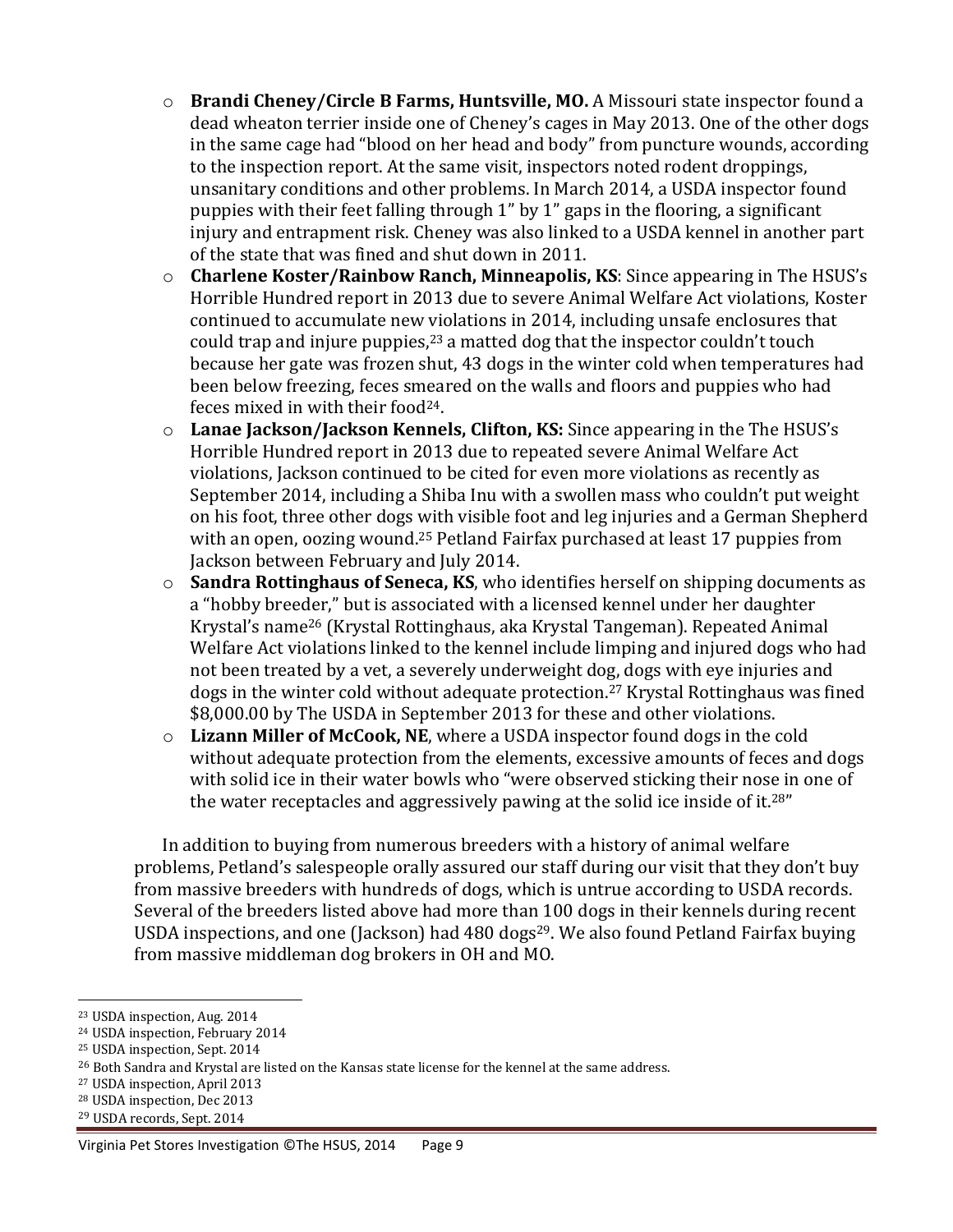**Breeder disclosure law:** At the time of our visit, no breeder information was posted near the puppies in the store, which is a violation of the law. One long list of breeders was posted far in the back of the store, but there was no information near the cages indicating which puppy came from which breeder. Salespeople did show us paperwork on a few puppies we asked about in the store.

#### **Pets N Pals, Staunton: Unlicensed Breeders?**

- **Dates visited**: 8/20/14 and 9/19/14
- **Puppy sellers linked to store:** Pets N Pals was featured in an earlier HSUS investigation (2008) and was found to be purchasing from unlicensed breeders. One of the breeders, Jean Payne (aka Jean Payne-Cyhanick)<sup>30</sup> of **Rainbow's End kennel**, was eventually shut down by Virginia authorities and convicted of 50 charges related to the improper treatment of animals at her kennel31.

This year, we were again unable to find licenses from several of the breeder names that were disclosed on the cage signs at Pets N Pals. While it is not necessarily illegal for breeders to sell to pet stores without a license, large-scale breeders such as Rainbow's End kennel are required to obtain a USDA license if they have more than four breeding females. During our visits, some of the cage cards did have license numbers on them and others did not.

 **Breeder disclosure law:** At the time of our first visit, some of the breeder information was posted as required, but not all of the cage cards listed a first and last name for each breeder. During our second visit, the information was missing, and the store clerk said that she was planning to re-make the cage cards.

#### **Pets Plus, Inc., Stratford: Buys From Massive Middleman Broker in Missouri**

- **Date visited**: 8/19/14
- **Problem puppy sellers linked to store:** We found paperwork linking hundreds of puppies sold to Pets Plus from **The Hunte Corporation**, a massive Missouri broker known to be linked to puppy mills. As The HSUS reported earlier this year, several of the problem puppy mills in our 101 Puppy Mills report sold puppies to The Hunte Corporation.
- **Breeder disclosure law not followed:** At the time of our visit, no breeder information was posted near the puppies in the store, as required by state law. Salespeople did show us paperwork on a few puppies we asked about in the store.

#### **Pet World, Hampton: Buys From Big Broker and Breeders with Animal Welfare Act Violations**

- **Date visited:** 9/22/14
- **Problem puppy sellers linked to store:** We found Pet World obtaining dozens of puppies via **The Hunte Corporation**, a massive middleman dog broker in Missouri that has been linked to puppy mills<sup>32</sup>. In addition, we found that some of the puppies sold by Hunte to the store had originally come from breeders with Animal Welfare Act violations, and at least one of them (Blomberg) was listed in The HSUS's recent 101 Puppy Mills report. HSUS staff who visited the store on 9/22/2014 found puppies linked to:

 $\overline{a}$ 

<sup>30</sup> [whsv.com/home/headlines/10997561.html](http://www.whsv.com/home/headlines/10997561.html)

<sup>31</sup> [newsleader.com/article/20101206/NEWS01/101206002/Staunton-kennel-owner-probed-again](http://www.newsleader.com/article/20101206/NEWS01/101206002/Staunton-kennel-owner-probed-again)

<sup>32</sup> Several of the problem puppy mills listed in The HSUS's *101 Puppy Mills* report, released in May 2014, were found to have sold to The Hunte Corporation.

Virginia Pet Stores Investigation ©The HSUS, 2014 Page 10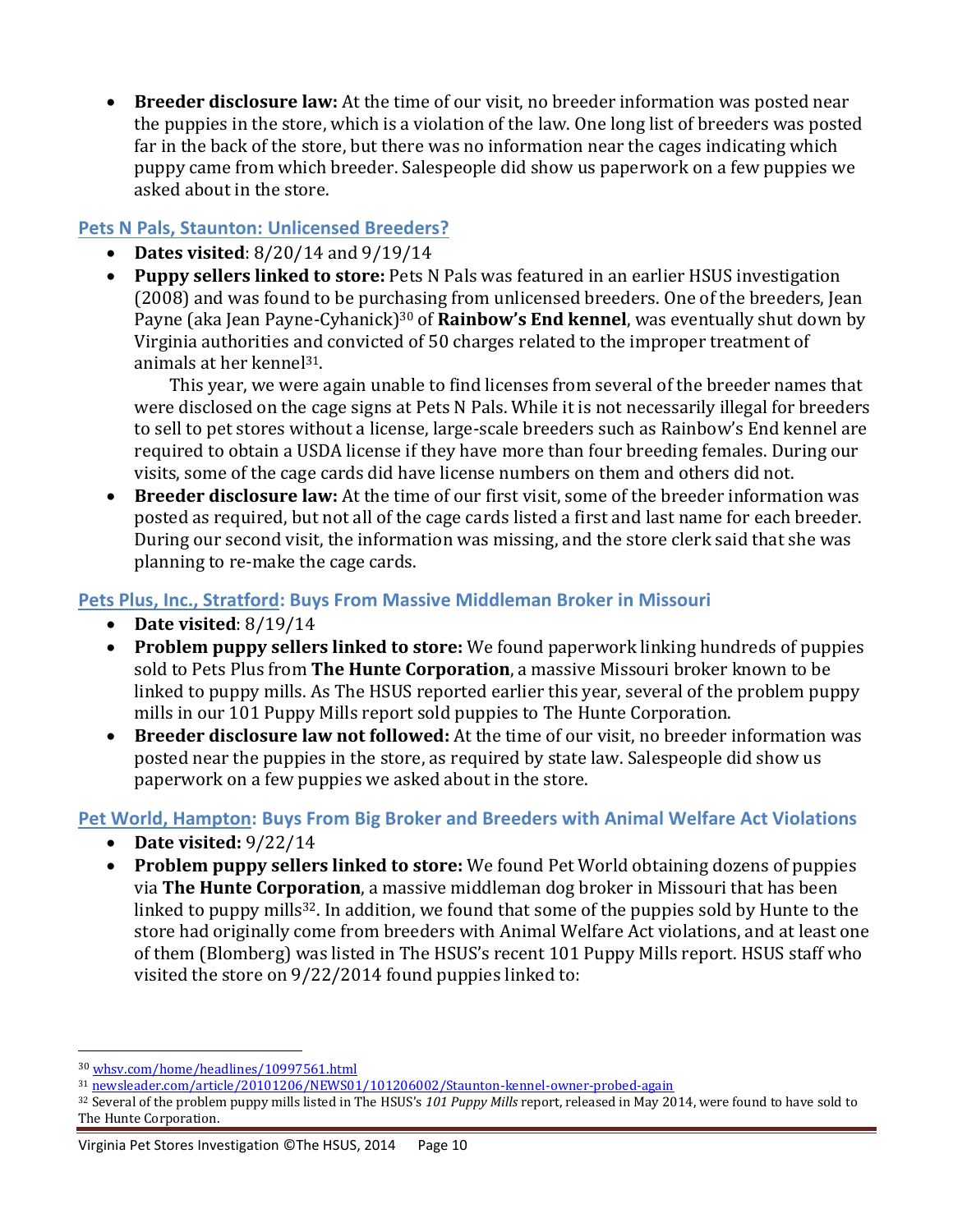- o **Kristina and Linda Baker/Ken Lynn Kennel of Huggins, Missouri**, where dogs were found with serious veterinary issues in 201333, including dogs with crusty eye discharge, white and cloudy eyes and signs of advanced dental disease which "can cause discomfort or pain to the dogs and affect their eating," according to USDA inspectors. A 2013 USDA inspection found 459 dogs and puppies at this massive breeding facility.
- o **Kathie and William Blomberg/Locust Creek Farm, Versailles, MO:** USDA inspectors found veterinary care violations at this facility in May 2013 for several dogs with medical problems, including five shih tzus with cloudy, crusty or oozing eyes who had not yet been seen by a vet, a shih tzu with hair loss on his tail area, and a pomeranian with "a heavy build-up of yellowish brown to dark brown material on the teeth" and gums so receded that the roots of a tooth were showing. The pomeranian also had fecal material matted under his tail. During the same inspection, USDA inspectors found dirty feeders with a "build up of food debris and grime" on them, among other problems. Its most recent inspection was compliant. The USDA noted 334 dogs and puppies at this massive breeding operation.
- **Breeder disclosure law not followed:** At the time of our visit, no breeder information was posted near the puppies in the store, as required by law. Staff did show us paperwork on a few puppies we asked about.

**Puppy Cottage, Winchester: Refused to Provide Information on Breeders in Violation of State Law**

- **Date visited**: 8/17/14
- **Problem puppy sellers linked to store:** There was no information available about the puppies in the store.
- **Breeder disclosure law not followed:** At the time of our visit, no breeder information was posted near the puppies in the store, as required by state law. The store owner also refused to divulge any information when we asked him face-to-face.

#### **Puppy Love, Roanoke: Linked to Breeders with Animal Welfare Act Violations**

- **Date visited:** 9/19/14
- **Problem puppy sellers linked to store:** We found at least one puppy who had been purchased from a breeder (**Andy Troyer/Woodland Kennel** in Ohio) who was identified in our 101 Puppy Mills report due to Animal Welfare Act violations. Troyer has been cited by USDA as recently as January 2014, when he was not following an approved veterinary plan and had unvaccinated dogs. USDA inspectors found three dogs in need of veterinary care on his property, including one shih tzu who was limping and had a mass on her paw, a second shih tzu with a mass protruding from her eye and a third with signs of a dental infection. Another puppy we viewed in the store was from **Andy Nisley/Nunda Valley Kennels** in Ohio, who had Animal Welfare Act violations in 2013 for not following his approved veterinary plan (May 2013), a dog with hair loss who was in need of veterinary care (May 2013) and excessive feces and unsanitary conditions (both May and January 2013), although his most recent inspection was compliant. We also found paperwork showing that two other dogs had come from Ohio breeders with no recent violations.

 $\overline{a}$ 

<sup>33</sup> USDA inspection report, June 2013.

Virginia Pet Stores Investigation ©The HSUS, 2014 Page 11